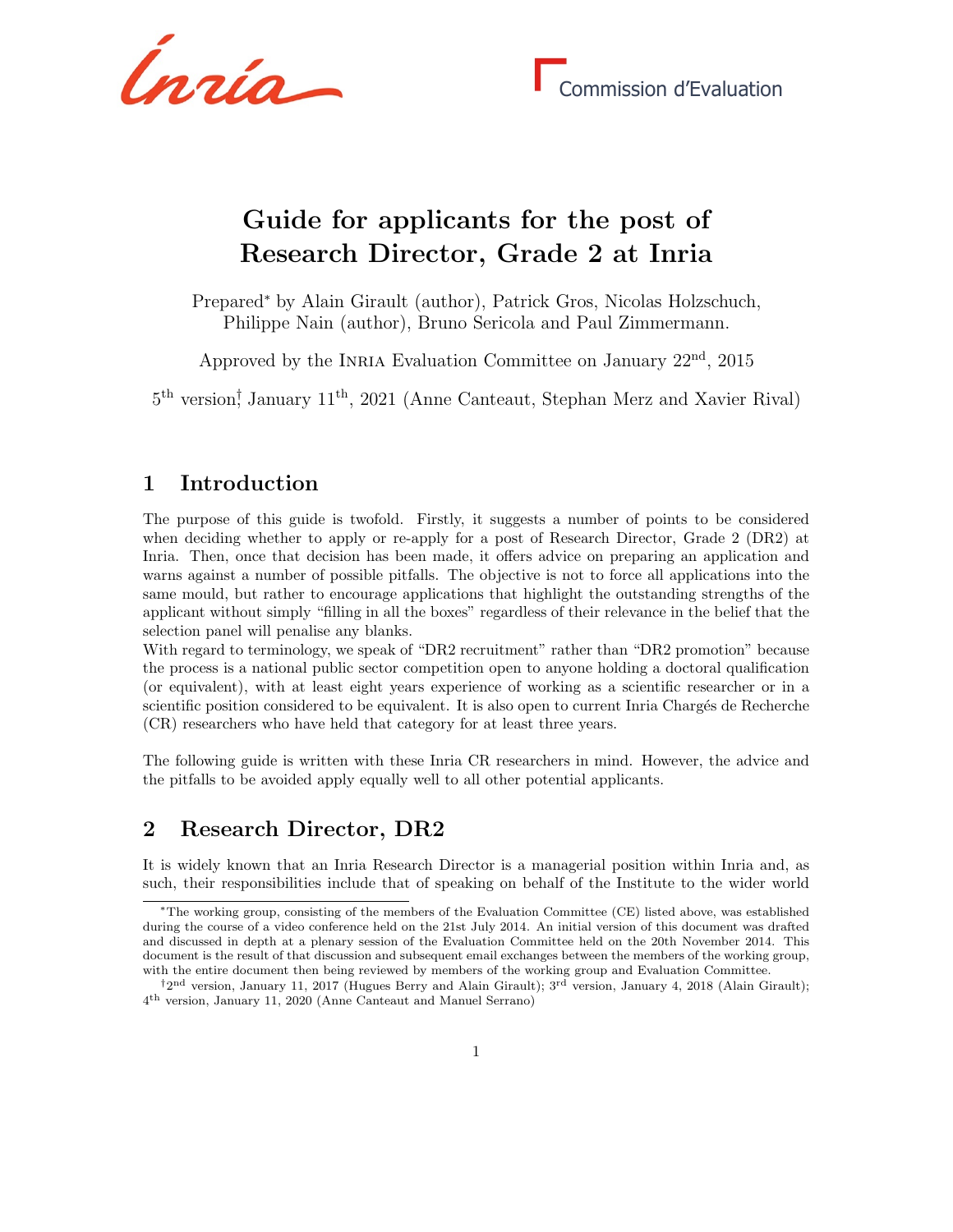outside it. Naturally, such a person will have the ability to set up and lead innovative research projects employing a range of more junior researchers including PhD students, CR researchers and lecturers. A Research Director may also have established a specific school of scientific thought, becoming a respected leader in their own particular field. And, of course, they will also be active in the administration of research and the Institution as a whole, through leadership of a research team and participation in the wider management of Inria via membership of committees and commissions. Finally, we must not forget all their other important tasks including technology transfer, obtaining national and international funding, leadership of their scientific community (membership of programme committees, organisation of conferences and publishing activities, etc.), teaching and scientific mediation. Surely enough to make any applicant's head spin!

### 3 Expectations of the Preliminary Selection Panel

While all the qualities listed in Section [2](#page--1-0) are present to a high degree of excellence within the Inria DR2 community, it is rare to find them all present in a single person.

The Preliminary Selection Panel<sup>[1](#page-1-0)</sup> will not object to an applicant excelling in most of these activities. The Institute recruits enough brilliant researchers to ensure that some do approach this exalted level. But this is a long way from being the general case, which is probably a good thing from a diversity point of view.

The Panel expects that applicants for a DR2 post will present a clear and justified description of their strengths, in the knowledge that a few weaknesses will not debar them from success providing, of course, that their scientific record is a strong one. For example, there are many cases of Inria CR researchers being appointed to a DR2 post despite never having managed an Inria project team.

One important point to be borne in mind is that the recruitment process is a competition, not an examination. Unfortunately, since 2011, the number of Inria CR researchers appointed to DR2 posts remains low (around 10 each year since 2011) in comparison with the number of Inria CR researchers who apply (around 50 each year, see Figure 1). The figures are even worse if compared with the total number of Inria CR researchers.

# 4 When to apply

#### 4.1 Age

There is no age limit for Inria CR applicants, providing that they have spent at least three years at that grade. Even if this requirement is satisfied, applications should not be made simply to "go through the motions" if the applicant feels that she or he is not yet ready.

<span id="page-1-0"></span><sup>&</sup>lt;sup>1</sup>This Panel (jury d'admissibilité) consists of members of the INRIA Evaluation Committee. It may also include some scientific personalities who are not involved in an INRIA team (for less than 30 % of the members). All members of the Preliminary Selection Panel must be of equivalent or higher grade than the posts being filled. Applicants themselves may not be members of the panel, see [http://www.legifrance.gouv.fr/affichTexte.do?cidTexte=](http://www.legifrance.gouv.fr/affichTexte.do?cidTexte=LEGITEXT000006065598&dateTexte=20120712) [LEGITEXT000006065598&dateTexte=20120712](http://www.legifrance.gouv.fr/affichTexte.do?cidTexte=LEGITEXT000006065598&dateTexte=20120712). During a first step, the Preliminary Selection Panel determines the list of candidates who will be interviewed. After the interviews, it establishes the list of admissible candidates, ranked by merit.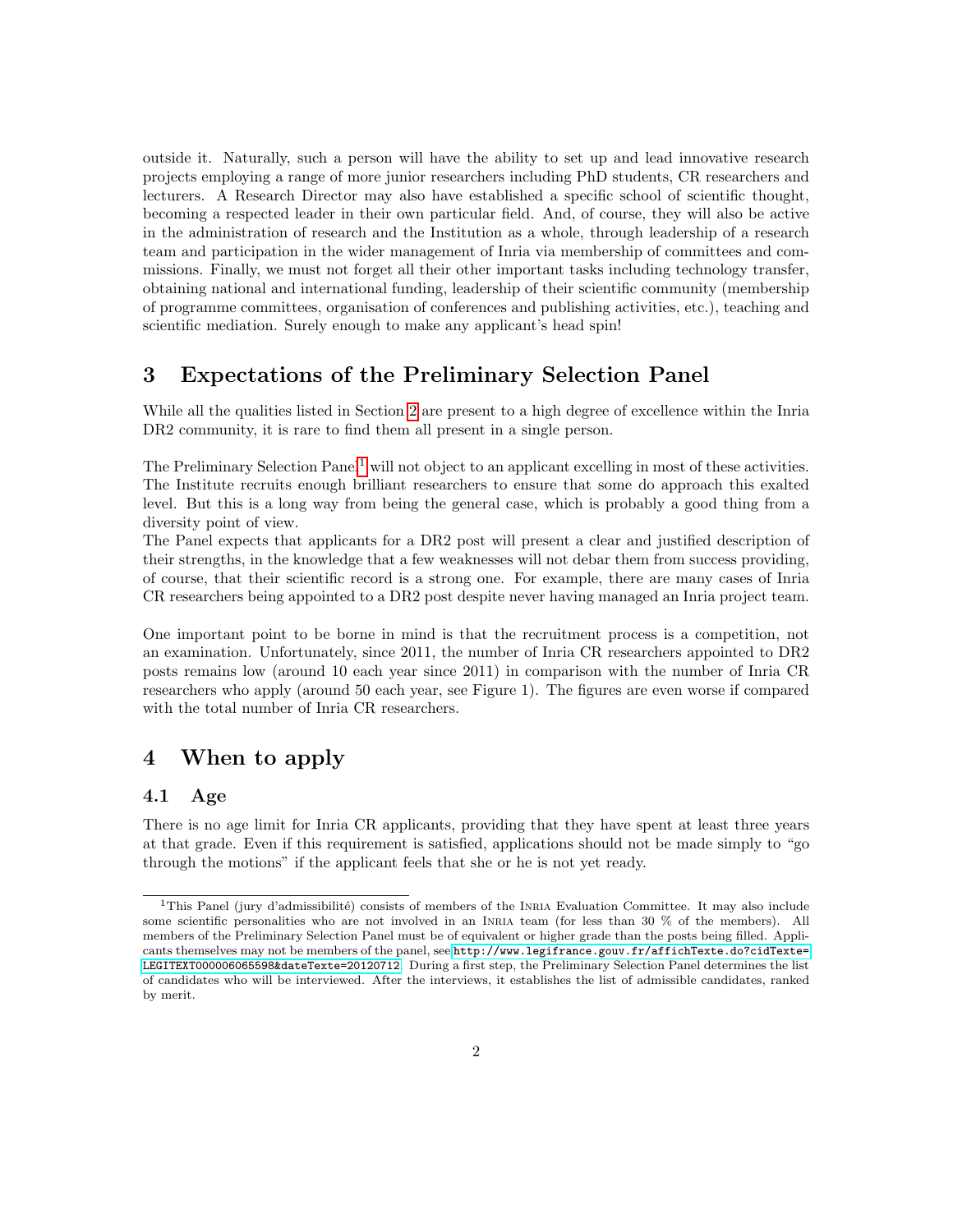

Figure 1: Growth in the number of Inria CR researchers and the number successfully recruited DR2.

In 2017, a new category named "Hors Classe" has been introduced within the grade of Chargé de Recherche. For Inria CR applicants, a promotion to the "Hors Classe" category should not be seen as a mandatory step or a barrier to DR2 recruitment.

In any case, advice should be sought from your Project Team manager, Scientific Delegate (DS) or Centre Director (DCR).

#### 4.2 PhD Supervisor Qualification (HDR)

While the official rules of the DR2 competition do not specify that applicants must be qualified to supervise PhD students by holding an *Habilitation à Diriger des Recherches* (HDR), this is normally required of all Inria CR applicants, and all other applicants who have received a university education in France, unless there are special circumstances justifying an exception. Very few such exceptions have been granted since 2000.

If they have not obtained an HDR at the time of application, applicants may include reports with their application indicating that permission to supervise could be granted. In that case, the Preliminary Selection Panel will consider the application on the assumption that the applicant does, in fact, hold an HDR.

It should be noted, however, that an application including the date of application for an HDR and the names of the relevant assessors, but no reports, will have very little chance of being accepted by the Preliminary Selection Panel, all the more so if the applicant claims that "an HDR will be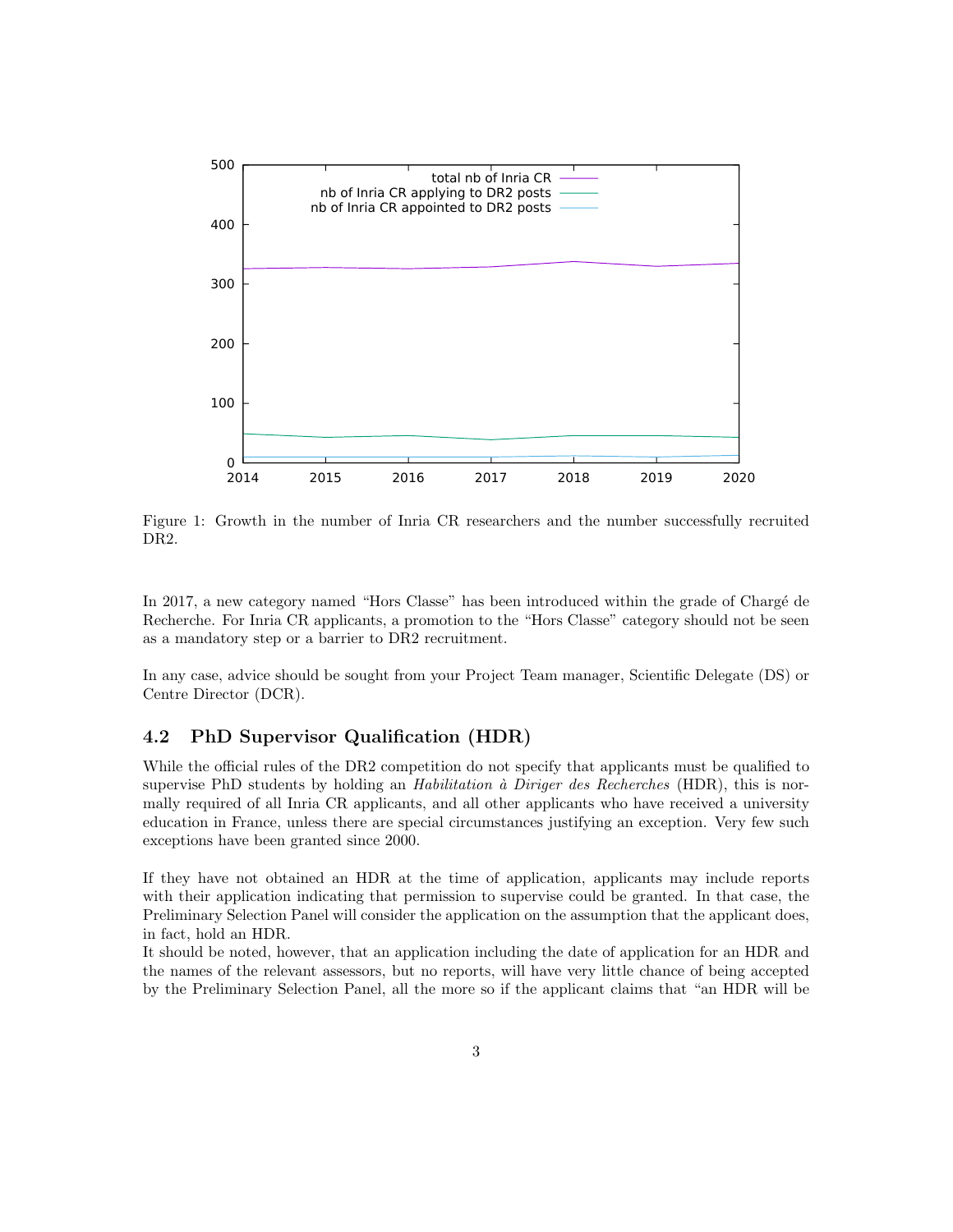obtained before the end of the year", as happens regularly.

#### 4.3 Refresh and enhance your application

The number of CR researchers with an HDR, i.e. the number of potential DR2 applicants, is significantly greater than the number of posts available in the competition, and the number of Inria CRCN applicants applying each year is over fifty. Applicants should not therefore expect to succeed at their first attempt (although this does happen in a few cases every year). There is also evidence that the average age of successful DR2 applicants is rising (currently over 40), as is the number of successive applications. It is therefore essential to be aware of this pressure and not to become discouraged in the event of failure, even if this is repeated.

In the face of a series of failures, it is natural for an applicant to question the value of applying yet again. It is true that, without significant changes to the application, failures can multiply. A series of applications with no indications of career progression can have a negative effect on selection panels. The composition of selection panels is never the same, but the panels for successive years do contain a significant overlap of members as they are mainly drawn from members of the Evaluation Committee.

# 5 A Project-Team Manager  $(REP)$  – Essential or not?<sup>[2](#page-3-0)</sup>

Being an REP is neither a necessary nor a sufficient condition for appointment to the DR2 grade. There are many examples of CR researchers appointed to DR2 without having been an REP.

There are many ways of contributing to the life of the Institute and gaining a reputation outside the confines of one's own scientific field. Being an REP is certainly one – but there are others, both at a local level (leader of a committee or member of a Project Committee, etc.) and at national level (leader of a Défi INRIA<sup>[3](#page-3-1)</sup>, task manager, European project coordinator, member of the Evaluation Committee, member of the Scientific Council, etc.) – These lists are far from being exhaustive. It is also often the case that several research themes co-exist within a single project team. Acting as coordinator for one of these themes is another way of taking on additional responsibilities.

### 6 PhD supervision

A total lack of any experience as a PhD supervisor or co-supervisor may be problematic. An application will almost certainly be seen as weak if the applicant has not supervised or co-supervised a successful PhD student before the day of the competition.

Management of post-docs, research engineers and interns is advantageous, but it cannot compensate for the total absence of successful PhD supervision.

<span id="page-3-0"></span><sup>2</sup>REP = Project Team Manager (Responsable d'Equipe-Projet).

<span id="page-3-1"></span><sup>3</sup>previously called Inria Project Lab (IPL).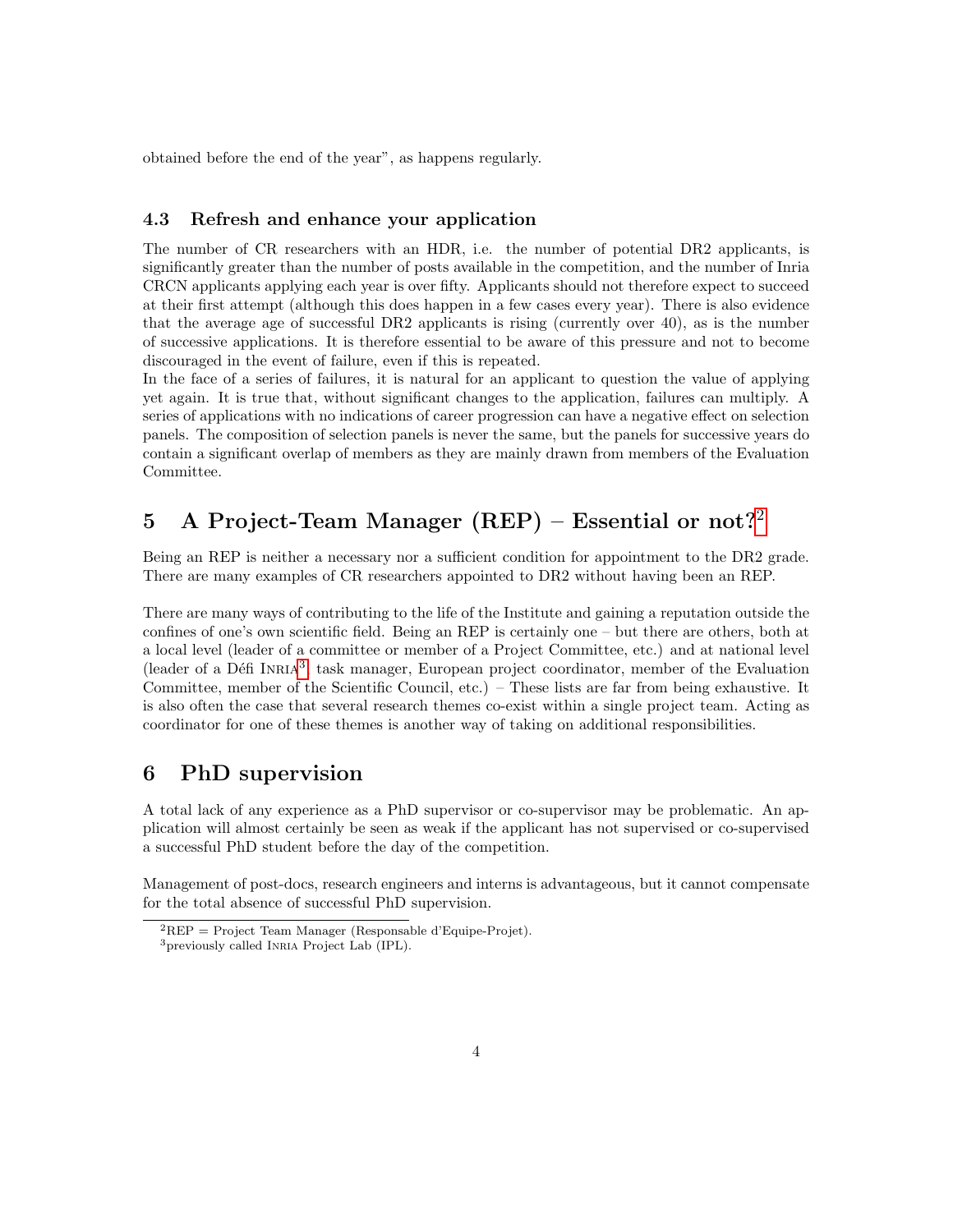# 7 Establishment and management of projects and contracts

The establishment and management of research projects (ANR, European projects, ERC[4](#page-4-0) projects, etc.) is a real advantage to an applicant as it demonstrates an ability to work independently, a degree of scientific maturity, visibility at a national or international level, and recognition. However, everyone appreciates that this is difficult to achieve in the face of intense competition. A virtuous circle tends to occur; applicants who have set up one or more research projects have greater recognition and their application tends to be better prepared, simply because they know how to prepare a good application.

A note regarding ERC projects; obtaining such a project is neither a sufficient nor a necessary condition for rapid appointment to DR2, but it certainly confers an advantage on the applicant (as does any similar prestigious success).

# 8 Geographic mobility and Research Topic Mobility

Geographic mobility has been rewarded some years by the availability of certain posts reserved for persons who have moved from one Inria Centre to another in the years prior to the competition, or who are in the advanced stages of a planned move. Rather than promoting geographic mobility in a systematic way, it seems preferable to reward those that bring added value for the candidates, for the Inria Centre and for Inria in general.

Research-topic mobility is another aspect of mobility. There are no hard and fast rules. Some DR2 applicants have built a research career in one single field, while others have moved regularly from one scientific subject to another. It is, however, certain that any change in scientific specialism takes time to bear fruit. The amount of added value to be achieved for the applicant, for their team and for Inria should be considered carefully. The arguments are similar to those relating to geographic mobility (and both often go together).

### 9 The application document

The first question to be considered is the target audience for the DR2 application. Primarily, this should be your assessors, members of the selection panel especially chosen for their expertise in your field of research (which does not necessarily imply that they are experts in your research topic). However, consideration should also be given to the selection panel as a whole who are unlikely to be experts in everything. A certain amount of explanation is therefore necessary! A poorly written application is a very effective way to have it rejected.

Moreover, we insist on the fact that it is not a problem if some sections are empty (except for those that describe the scientific contributions and the research proposal), and that it is preferable to leave a section empty when there is nothing important to note, rather than to try by all means to note contributions that are in fact very minor. One should also not repeat a single item in several sections in order to avoid the impression to attempt to "inflate" the application. The size of certain parts is limited, and one must not try to work around these limits by modifying the font size or the spacing, as doing so runs the risk of rendering the application unreadable and consequently

<span id="page-4-0"></span> ${}^{4}$ ERC = European Research Council.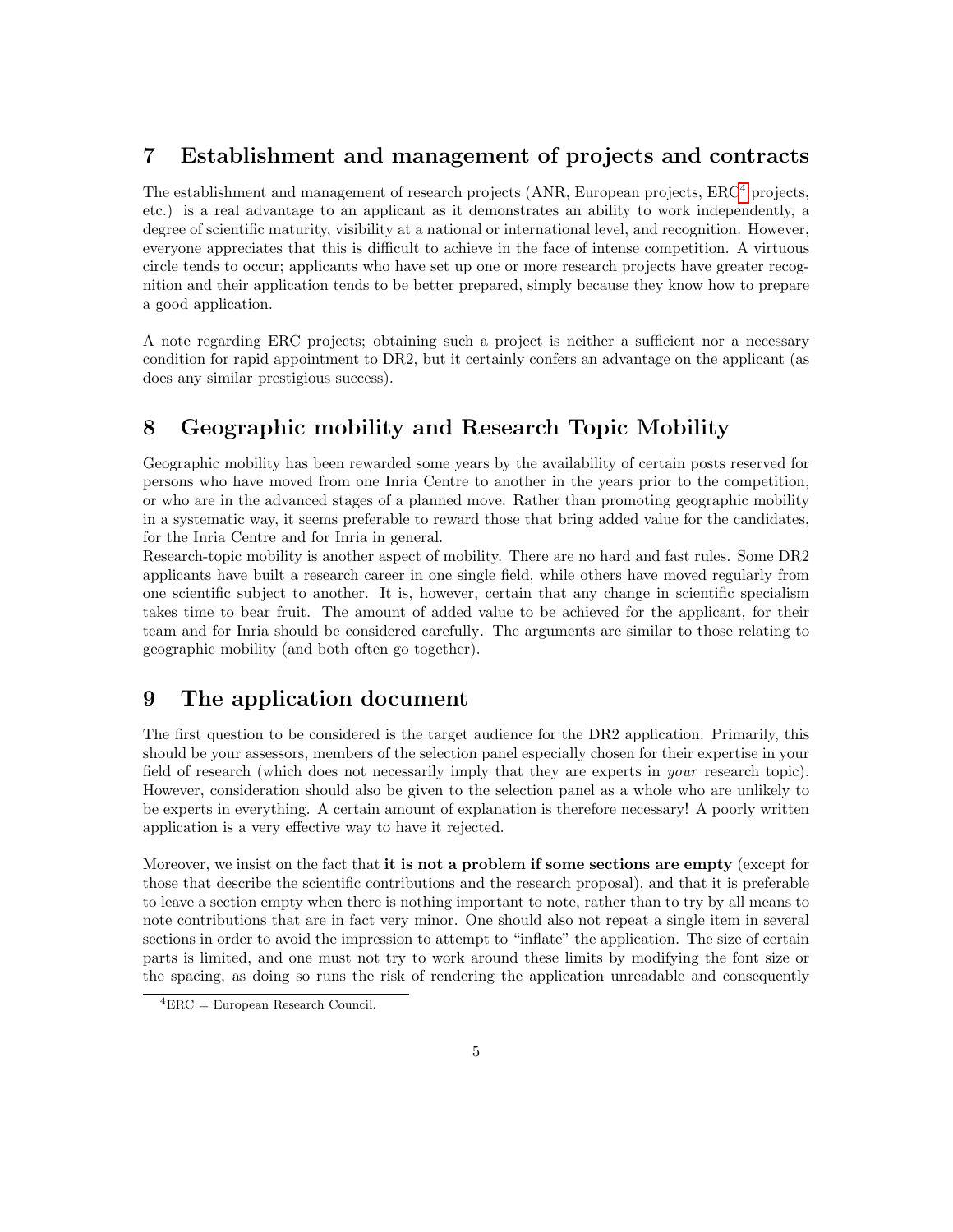negatively affecting its appreciation.

In addition to the above, the committee expects that the different scientific results and the personal contributions (publications, software, transfer etc.) highlighted in the application are presented honestly and with impeccable ethics. Indeed, the committee members strive to verify the correctness of the contents of the application, and they are regularly confronted with problems such as publication lists in which the order of authors is not respected or scientific contributions for which the role of the candidate is overstated. Any such doubts have a highly negative impact on the evaluation of the applications and on the chances of success.

#### 9.1 Professional history

This part follows the traditional format (Form 1). It is partitioned in sections that must be respected. Although its preparation may appear to be straightforward, one should avoid two pitfalls: on the one hand, a too exhaustive description may harm the visibility of highly important elements that would be submerged among minor items. On the other hand, one should of course not forget important items. The total size of this part is limited to 6 pages. One must therefore carefully select the items that one wishes to put forward because devoting much space to minor items will be at the expense of more important or relevant items.

The "Career breaks" section (and, if needed, the final "Miscellaneous" section) may be used to explain gaps in the publications record due to absence due to illness, moving due to spouse's employment, maternity leave etc. In any case, the duration of and reasons for each career break must be indicated in the application form. Before their discussions, the committee lists the applications that exhibit career breaks and is careful to take these into account. Candidates are advised to consult the charter for parity and equal opportunities<sup>[5](#page-5-0)</sup>.

#### 9.2 Summary of activities

This is the first section of the application to require extra care in preparation (Form 2). Given that the following five sheets will be used to describe your major contributions in detail, this section should be used to give a perspective (e.g. by detailing the scientific coherence of your career path), explaining each geographic move or change of research subject if necessary. This section also provides an opportunity to mention any contributions that don't fit well in the five subsequent sheets.

#### 9.3 Major contributions

These five sheets should be used to describe your main contributions (Form 3). The first sub-section "Description" is traditional, but it is here that an explanation for non-specialists is needed. The two following sub-sections, "Personal contribution" and "Originality and difficulty" are the most difficult to write. Scrupulous honesty is required, stressing your personal contribution, but not claiming all the credit for yourself. Where the contribution has been part of a team, collaboration, or joint development, the "Personal contribution" section should make your part in the collaboration clear.

<span id="page-5-0"></span> ${\rm ^5}$ <https://parite.inria.fr/en/charte-parite-et-egalite-des-chances/>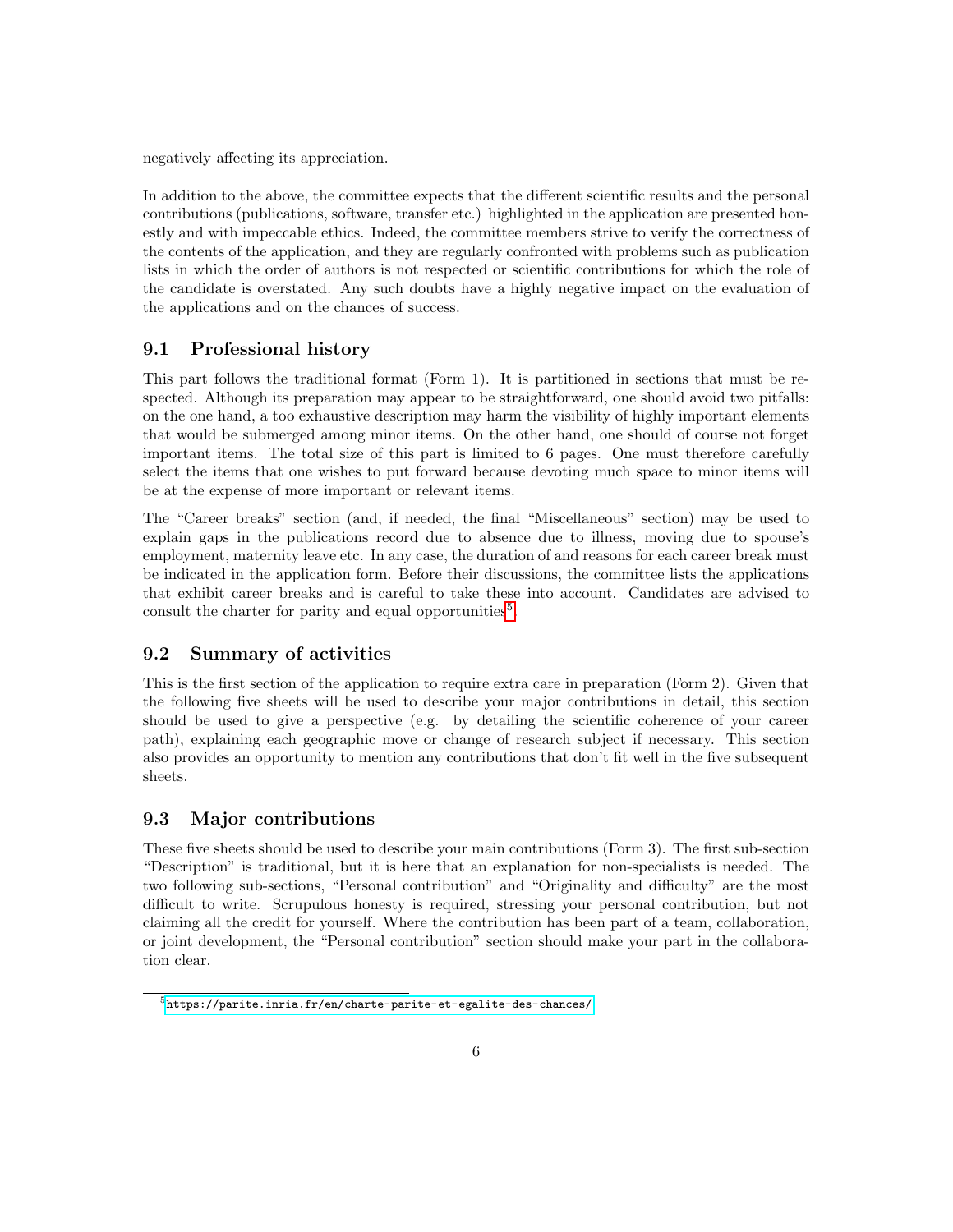The five sheets should be used to **highlight your strengths**, the **originality** of your scientific path or your creativity explaining the reasons why you are recognised within your scientific community. If your strengths are all academic achievements, then write five "academic" sheets. However, if you have written a major piece of software, widely used within your scientific community, then you should write a sheet about this software. Other possibilities for these five sheets include your contribution to a research community as a Project Team manager, leader of an Inria Project Lab, holder of a European project, founder of a new series of conferences, or source of significant technology transfer, etc. Again, this list is not exhaustive.

Finally, the application pack includes five sheets giving a maximum of five pages. It is possible to write sheets that are longer than a single page or shorter than a page, or to write fewer than five sheets. However, it is essential that the overall total does not exceed five pages. The same goes for the application as a whole. You must comply with all limits on the maximum length of a section.

#### 9.4 Research programme

One of the criticisms most frequently levelled at DR2 applicants relates to a lack of experience. It is recognised that it is very difficult to write a research proposal without sufficient research experience. Moving from CR to DR2 is a critical career step intended for researchers with more that ten years of post-doctoral experience in research. The proposed research programme is therefore expected to have been written by someone who knows how to do research, and who can put forward a long-term vision of their field of research with a set of targets that are both ambitious and realistic, together with corresponding mileposts to measure their attainment. This is a step change by comparison with applications for CR (or for CR2).

The entire application will be judged in the light of this increased expectation of experience, including all achievements, publications, letters of recommendation, editorial activities, collaborations, management and teaching activities, etc.

One final point relating to repeat applications: it is essential to update your research programme every year. Proposed avenues of research from a few years ago will by now be established results, effectively depriving your research programme of some of its content.

#### 9.5 List of publications

Particular care must be taken when preparing your list of publications. It is important to indicate clearly the type of each publication (book, journal paper, peer-reviewed conference, book chapter, etc.), and to list each type of publication separately in chronological or reverse chronological order (2015, 2014, etc.). It is important to carefully prepare this section because any error, even in good faith, risks making a negative impression on the committee members.

Specify the standard method of listing authors used in your research community (alphabetical order, largest contributor listed first, PhD student listed first, etc.). Finally, applicants are strongly advised to update their personal web pages so that all publications are perfectly visible and accessible.

Applicants are asked to list the three publications of which they are most proud, and which best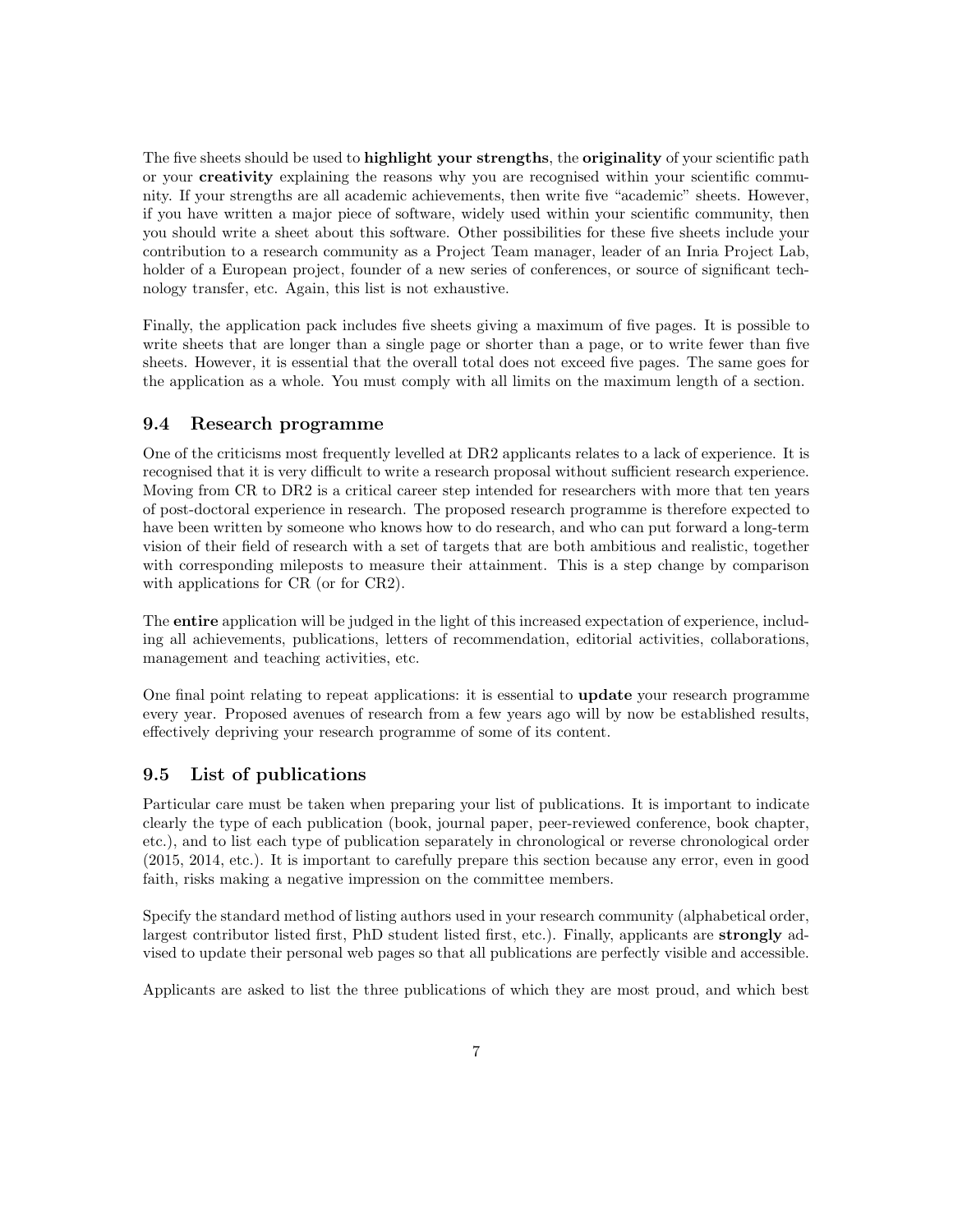characterise their research and their expertise. Your assessors will want to read these three publications so it is essential that they are accessible on your web pages. One can hardly give specific advices as to which publications to select, because each field comes with its own customs (in terms of technicality, length. . . ), and the applicant profiles are very diverse (more or less theoretician, more or less in software development, technology transfer, or science mediation. . . ). However, one can easily advise against publications that would be either too descriptive or too verbose (i.e., with not enough scientific content). On the opposite, publications that are too technical should be avoided (the goal is not to show off), just like publications that are too long (remember that your assessors have a limited amount of time to spend on your application). For instance, it may not be a good idea to include a 60 page-long review in your selection, even if it became a benchmark in your field.

#### 9.6 Technological developments: Software and other systems

The Evaluation Committee considers that software and artifact development (software, hardware platforms, robotic...) can be vectors of dissemination of research as are traditional publications. Having developed (or participated in the development of) ambitious, difficult or original software application (non-exhaustive list) must therefore to be considered by candidates as a strong point of their application file, as they would consider obtaining an important scientific result. Conversely, software development is not necessarily justified for all types of research and therefore no candidate will be penalized, a priori, because he or she did not participate in any artifact development.

Some software developments are a research activity and they must be presented as such. In this case, the candidate must explain the role played by these developments in her or his research. Other software developments are part of a transfer activity and their presentation should reflect this. For example, if a software application has been developed for specific users, providing at least one recommendation letter from its users attesting to the relevance of the development and its quality could be judicious.

In all cases, the jury will seek the elements allowing it evaluate software. This could be the source code or the development tree for research software. It could be a recommendation letter from users for transfer software applications not publicly available. Failing to provide any information allowing this evaluation will be perceived very negatively by the jury. Let us add that APP deposits or other purely administrative or accounting criteria alone will have little chance of impressing the jury. Finally, contributions that are limited to tasks related to the design or the organization of the development should be presented elsewhere (Form 1, Supervision of technological development), whereas the present section is limited to developments in which the candidate participated actively. To help applicants, the Evaluation Committee codified software evaluation by means of a note entitled "Criteria for Software Self-Assessment". A link to this is included in each Inria application pack<sup>[6](#page-7-0)</sup>. While this note is specifically concerned with software, it may also be used as a guide to the assessment of all types of technological development. As with the research sheets, it is important to be scrupulously honest when describing the capabilities of your software, its user base, and your own contribution to its development. Above all, keep in mind that the "Criteria for Software Self-Assessment" is not a value ranking of your software. They just explain the category in which you would like your software to be evaluated by the jury.

<span id="page-7-0"></span> $^6$ <https://www.inria.fr/sites/default/files/2021-01/Criteria%20software%20self%20assessment.pdf>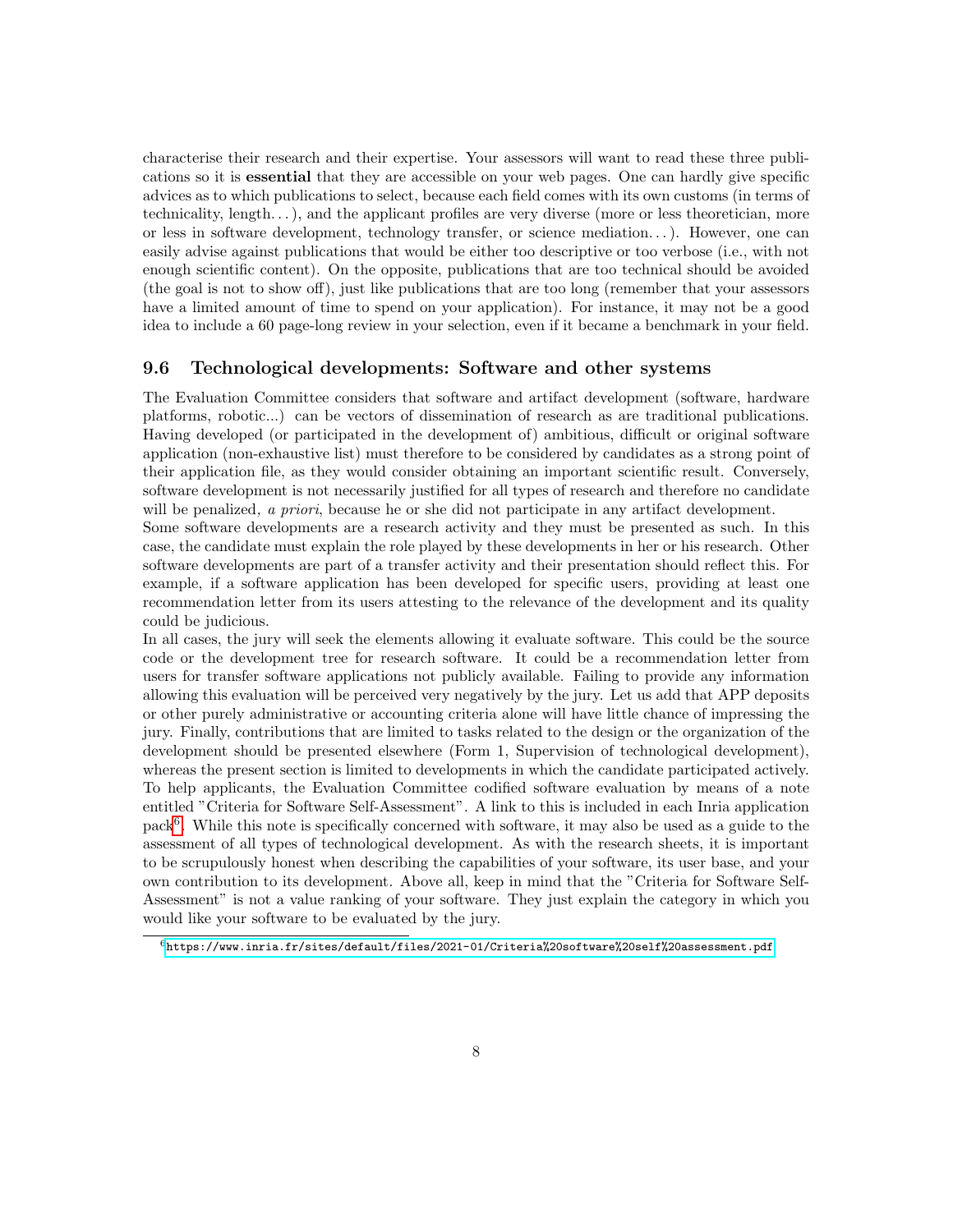#### 9.7 Socio-economic impact and technology transfer

The title of this section of the application is intentionally wide ranging in order to cover all possible cases, including traditional technology transfer activities such as the provision of software to a commercial business, together with transfer of expertise, etc. However, it should also include transfers to society in its widest sense, including medical personnel, politicians, etc. Explain your contribution fully and, as in the case of software, be honest in regard to users and actual impact. Again, the Evaluation Committee proposes guidelines<sup>[7](#page-8-0)</sup> to help you describe this part of your application file, also included in each Inria application pack.

#### 9.8 Letters of recommendation

Letters of recommendation are useful as indicators of the recognition that the applicant has achieved in their particular field, especially on the international scale. They should be obtained from as wide a range of people as possible, not solely from co-authors, previous supervisors (PhD or post-doc), or collaborators in European projects. Wherever possible, they should come from international colleagues, recognised themselves as renowned leaders in their field. However, it is better to submit an excellent letter from France rather than faint praise from the USA.

The number of letters of recommendation is limited to a maximum of five. This is a maximum, not a requirement. Here too, three excellent letters are better than five bland ones. However, an application with only two letters will raise doubts unless they are from particularly eminent scientists.

Letters of recommendation can be used from one year to the next in case of re-application. The theoretical rule at Inria is that letters previously submitted may be re-used (within the limit of a total of five letters). However, it is often preferable to use letters that are not too dated and that reflect your recent activities.

The reference letters are collected by Inria and must therefore not be submitted together with the application. The candidates only provide the name and the email address of each of the recommenders through the Web interface when submitting the application. But it is preferable to contact the recommenders before submitting the application in order to ensure that they will be available and disposed for providing a letter, and to advise them that they will be solicited by an automatic email sent by Inria's human resource department, shortly after the deadline for submitting applications.

### 10 Presentation and question & answer session

The presentation is an important part of the application for a DR2 post at Inria. Moreover, as it takes place one or two days before the Preliminary Selection Panel meets, the positive or negative impressions taken from the presentation are uppermost in the minds of the panel members when they come to make their decisions. The first question to consider is the target audience for the presentation. The assessors will have a full understanding of the application, and the fact that the applicant has been invited to give a presentation will in itself be an indication that the assessors are supporting the application. It is therefore better to address your presentation primarily to

<span id="page-8-0"></span><sup>7</sup>[https://www.inria.fr/sites/default/files/2020-01/2018-06-GuideMethodologique-EvaluationTransfert\\_](https://www.inria.fr/sites/default/files/2020-01/2018-06-GuideMethodologique-EvaluationTransfert_EN%281%29.pdf) [EN%281%29.pdf](https://www.inria.fr/sites/default/files/2020-01/2018-06-GuideMethodologique-EvaluationTransfert_EN%281%29.pdf)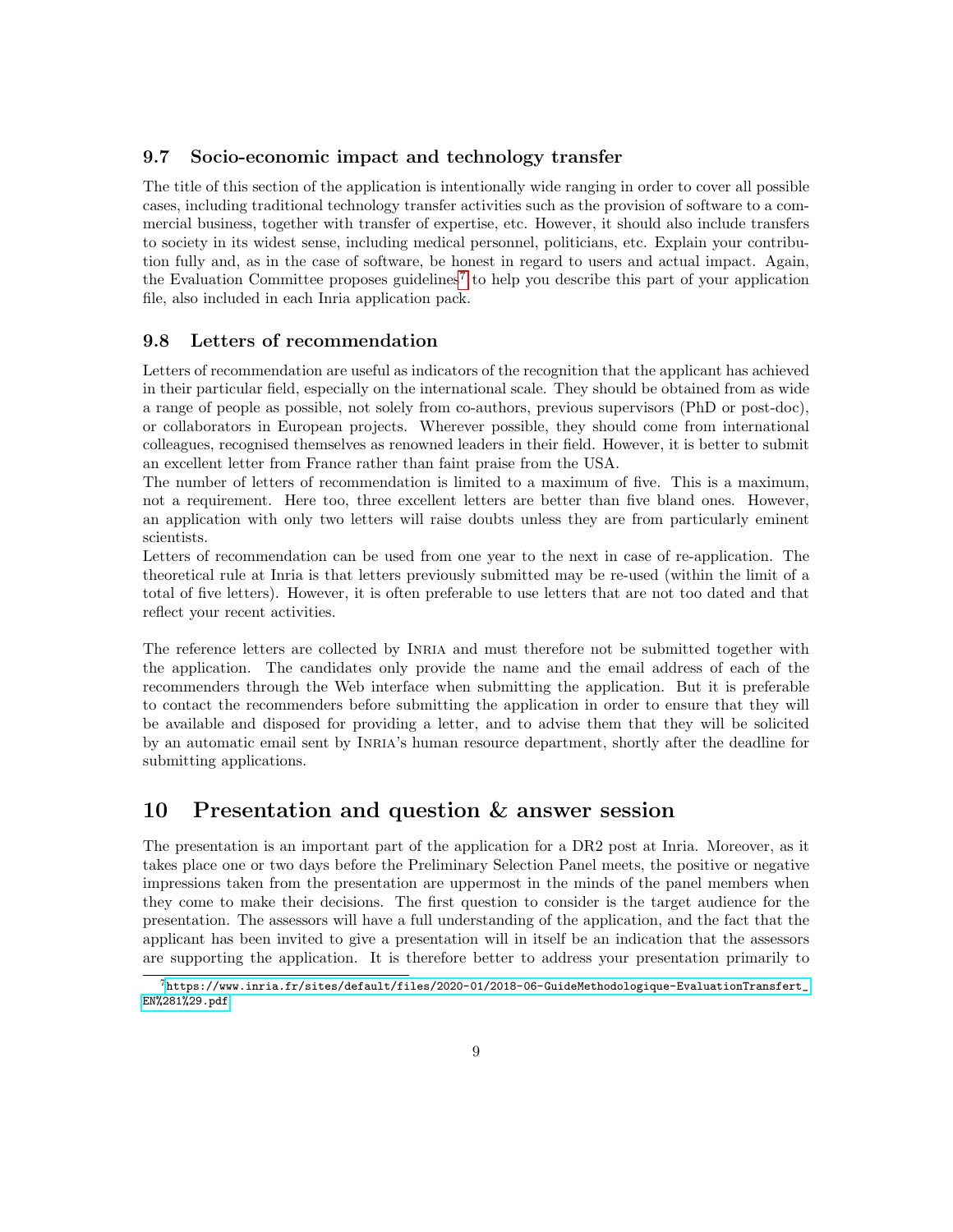the other members of the panel. The aim is to give a concise summary of your application and research proposal. It is impossible to over-stress the importance of keeping to the time limit. It is essential to keep within the time allowed and to balance the time allocated to each of the two sections (application and proposal). We see far too many applicants who either go over time or who fail to allocate sufficient time to their research proposal! To give an indication, if the total time allocated to the proposal is twenty minutes, then at least five minutes should be given to the research proposal. This is an absolute minimum.

- Summary of the application: Remember that the selection panel hear presentations from around fifteen applicants in a day. That's quite a workload! Always begin with your family name and first name, your research centre, and research team. This will help the panel identify your application immediately. Do not spend too long on your academic career because the panel would rather hear about your main scientific contributions. Be selective. For example, concentrate on the two or three most important contributions (among the five sheets), those that have had the most impact and best demonstrate your strengths, your originality and your creativity. Better present thoroughly two contributions rather than sketch all of them.
- Research proposal: This is more difficult, as you must use this section to show that you have the maturity to be a DR2. Avoid jumping straight into a mass of technical detail (although a degree of detail is required), and remember that most of the members of the panel are not experts in your particular field of research. The aim therefore is to outline the main targets and mileposts in your proposal and to show that your project is both ambitious and achievable. You also need to demonstrate to the panel that you are the right person to carry out this research by virtue of your expertise, your career, your contacts and your collaborations, etc.

You are strongly advised to rehearse your presentation in front of colleagues from within and outside your field of research, if only to ensure that the timing is in line with the limits imposed. Advice should be sought from the Scientific Delegate of your Inria Centre.

The proposal is followed by a time (usually ten minutes) for questions. This is a critical part of the presentation, and many applicants fail to prepare for it sufficiently. The performance of the applicant at this point gives the selection panel a clear idea of their maturity, their understanding of their particular scientific field, and their ability to teach and explain. Reply precisely and succinctly so that the panel have time to ask a number of questions. The greater the number of questions, the greater your opportunity to highlight different aspects of your application and to address topics beyond those included in your presentation. Don't be overly defensive. The members of the panel are colleagues. They are not out to trick you, they are simply trying to gain the best possible understanding of your past career and your plans for the future. Some of your answers may not be entirely convincing. But equally, some of the questions themselves may not be at all clear. In this case, do not hesitate to ask the questioner to reformulate the question.

### 11 Preliminary selection

The large number of applicants by comparison with the number of posts available means that it is possible for an applicant to be accepted by the Preliminary Selection Panel in year  $n$ , only to fail at the same stage in year  $n+1$ , a disappointment made worse by their expectations of success. There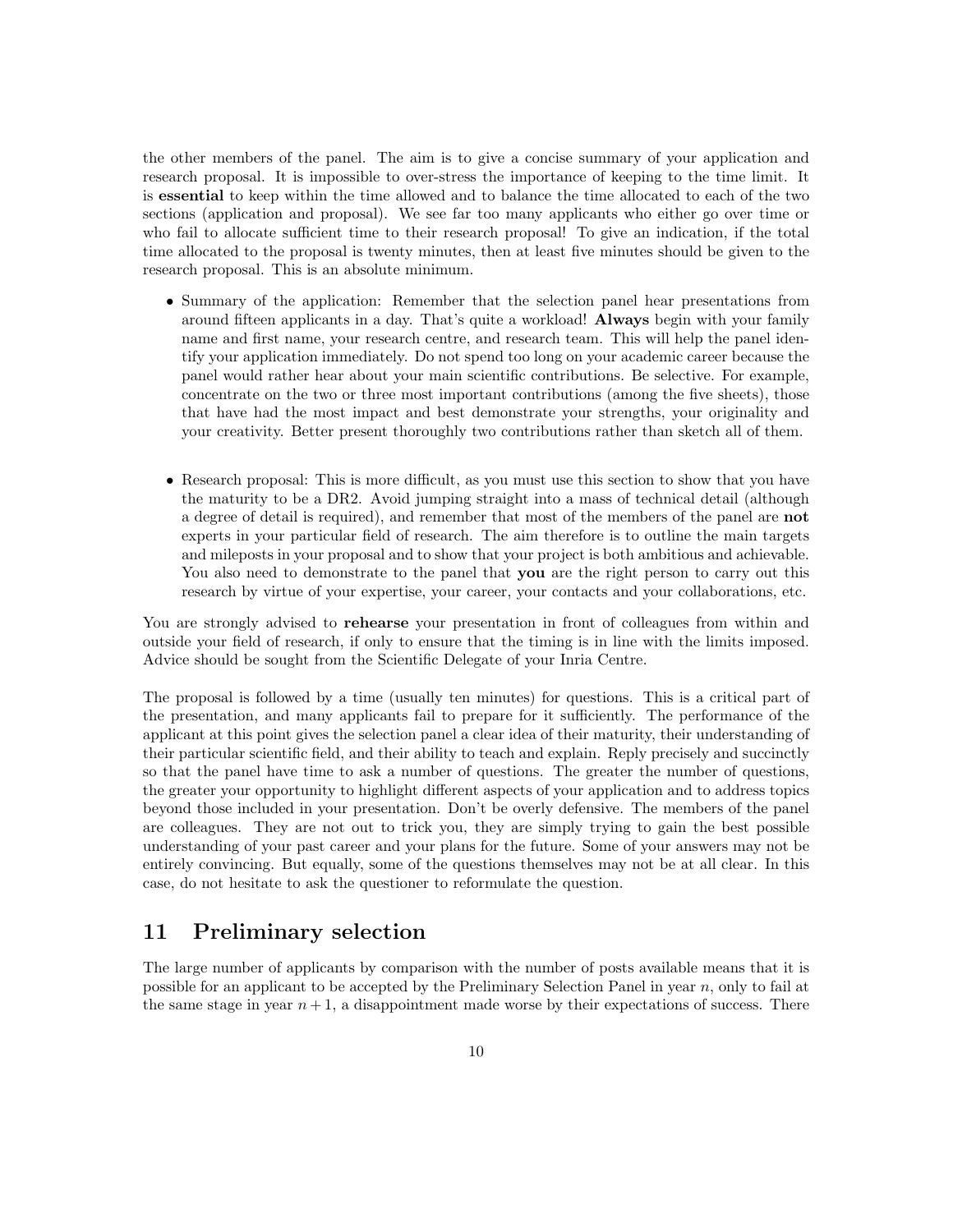are a number of reasons why this may occur. The pool of applicants varies from year to year, the applicant's career may not have progressed during the intervening year, and the judgements of the panel itself are subjective as the panel is, by nature, non-deterministic and its membership changes over time.

Remember that the application process is not a "pipeline"! In other words, being invited to give a presentation in year n is no guarantee of acceptance by the Preliminary Selection Panel in year  $n+1$ (or even of being invited to give another presentation that year), followed by automatic success in year  $n+2$ .

### 12 Appointment

The final selection panel is chaired by the CEO of Inria or its representative. It consists of four members nominated by the Ministers of Research and Industry, together with four members of the Evaluation Committee, again nominated by the two Ministers but on the recommendation of the chairman of the Scientific Council. At least two of these latter four members must be elected members of the Evaluation Committee. All members of the Final Selection Panel must be of equivalent or higher grade than the posts being filled. Applicants themselves may not be members of the panel, see [http://www.legifrance.gouv.fr/affichTexte.do?cidTexte=](http://www. legifrance.gouv.fr/affichTexte.do?cidTexte=LEGITEXT000006065598&dateTexte=20120712) [LEGITEXT000006065598&dateTexte=20120712](http://www. legifrance.gouv.fr/affichTexte.do?cidTexte=LEGITEXT000006065598&dateTexte=20120712)

Finally, applicants may only be appointed if they have previously been accepted by the Preliminary Selection Panel.

# 13 After the recruitment process

The debates within the juries are strictly confidential. Only the chair of the jury is allowed to communicate on these matters, at the request of the candidate, at the end of the competition. You can also contact the scientific delegate (DS) or the deputy scientific delegate (DSA). These persons will obviously be limited to general information about your case and to advice and they need to keep the opinions of the individual members of the panel confidential.